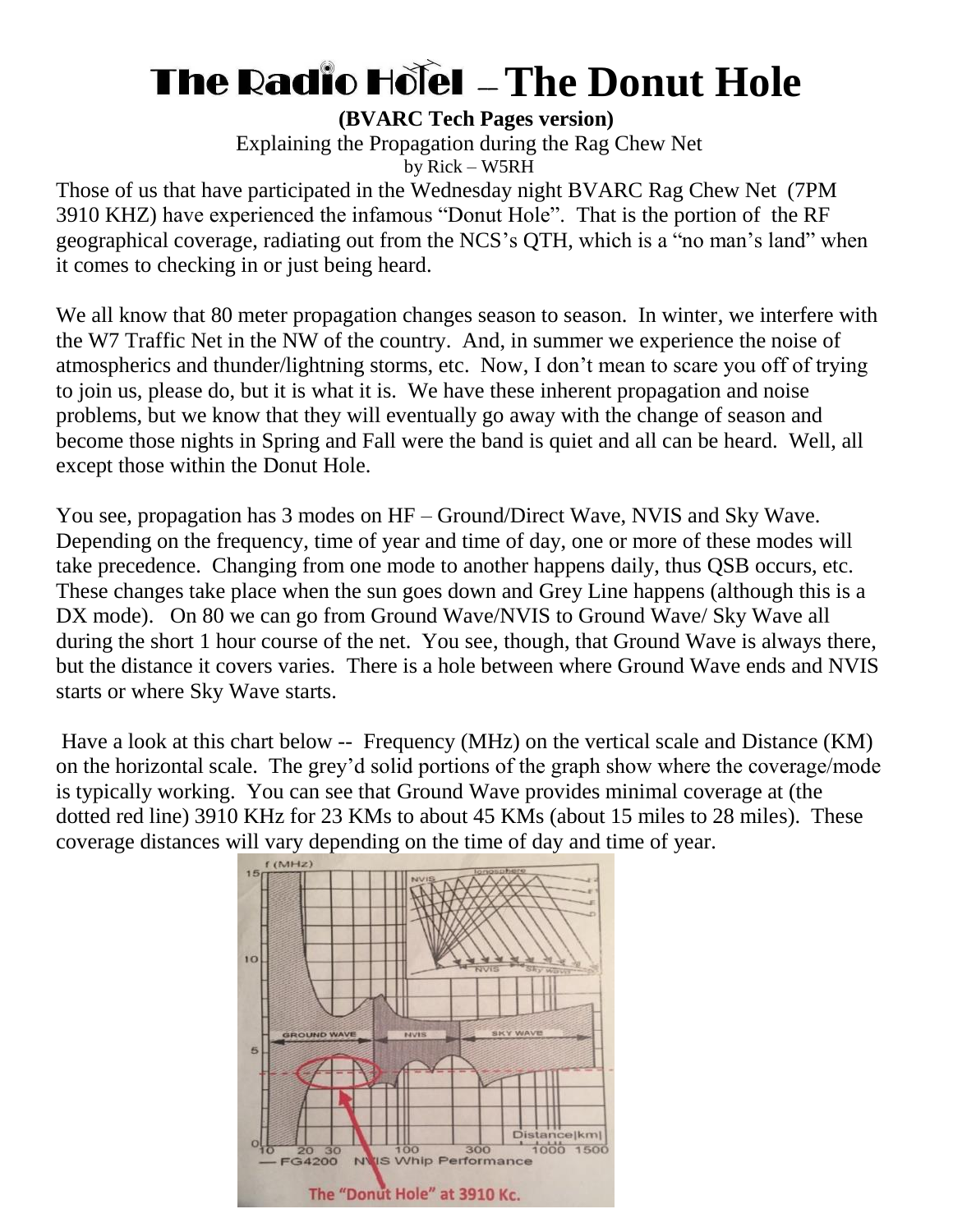One local example of this is that I live in SW Houston. Larry, K5LJ, is in Richmond and as the crow flies about 14 miles. Sometimes Larry is in the Donut Hole and other times not. I can usually always hear him but, at times he is loud and other times barely perceptible. Increasing his power level out does help him in the low signal times. Alternatively, John, K5IZO, 130 miles away, in East Jesus on Sam Rayburn Reservoir in east Texas is banging in here loud and clear on a weekly basis (when he is up there). Just a perfect example of NVIS – Near Vertical Incidence Skywave.

The best demonstration is to listen to the Rag Chew Net on a year round basis and hear the seasonal changes that I am talking about . Another way is to do what Rick, WD5L, does. He gets onto the various Web SDR's in Waller (local), in Dallas, over in Alabama and even distant SDR's in Utah etc. *[You can do the same. Google Web SDR, a listing can be found on their web site. It will take you a little bit to figure the controls.]* For me it is best to use FireFox. Apparently there is an audio issue with Chrome. While the net is in session, go around to the various Web SDR receivers and see how the net sounds. Sometimes yes, sometimes no. I have been doing this for quite some time and it is amazing how strong all the net's signals are at 250 to 400 or even 500 miles away. Even all of the "donut hole" stations for me that evening are loud and clear when all other stations are too. Very cool to see theory in operation.

Ground wave can be generated by almost any antenna, even verticals. However, the pattern and field strength dwindle rather quickly as you move away from the source antenna. NVIS antennas are a better way to go, but they require some specific deployments. Close to the ground and horizontal. Have a look at the drawing of the vehicle below. Notice the whip is bent toward the horizontal. You will notice in the pictures of many US Army HumVees that their antennas are a lot of the time in the horizontal plane.



You can learn a bit more about the Rag Chew Net and 80 meter propagation by reading K5LJ's article on the BVARC Tech articles web page:

-- <http://bvarc.org/Tech/ShortenedDipole.pdf>It is a full length article entitled a "Shortened Dipole Study for Conditions On BVARC's Rag Chew Net" It does go into propagation modes too.